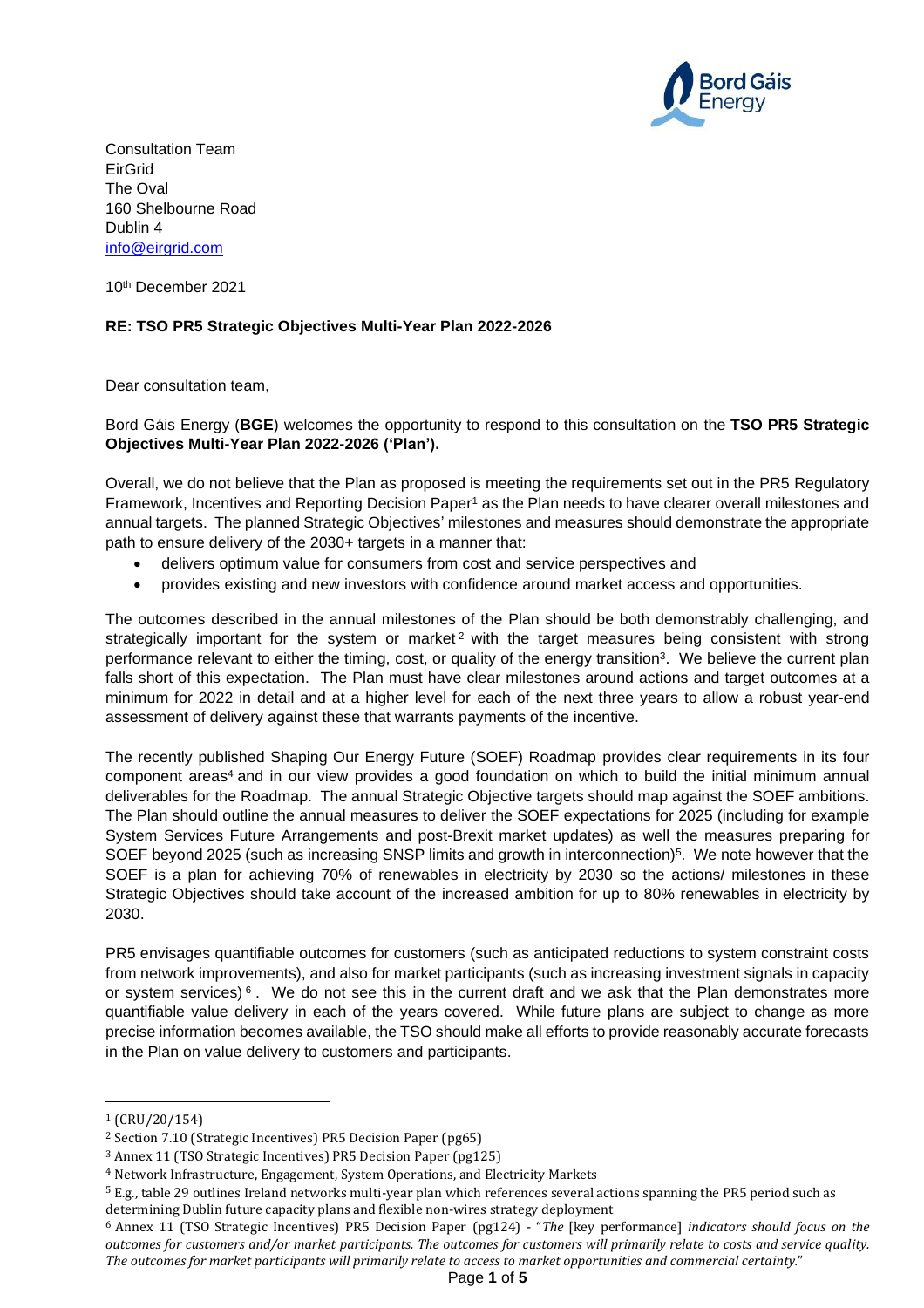

Overall, we see the current draft of the Plan as having insufficient detail on: the milestones to be delivered across the PR5 period against the wider SOEF expectations; the specific measures against which annual delivery can be measured; and how the PR5 milestones will evolve into PR6 forming the basis for the longer-term achievement of the 2030 aims<sup>7</sup>. Care is needed that targets in the Plan are not double counting or over-lapping with milestones under other TSO incentives. Business as usual activities also should not be part of the Strategic Objectives. It is with these points in mind that we offer our below feedback and proposals.

## **1. Networks**

BGE believes the Plan should demonstrate the 2022 milestones and measures for:

- delivering the network capacity availability studies, and
- publishing the initial onshore grid plans demonstrating impacts from expected offshore grid development and growth in interconnectors, and the proposed plans to alleviate these impacts.

We expand below on these focus areas for 2022 and provide further comments on the Networks area of the Plan.

BGE believes that better milestones are needed in the Plan to providing insights to generation and large energy users seeking to connect to the electricity grid as to where capacity is presently available or where it will be available in the future. The SOEF has decided on a mainly generator-led approach to connections in Ireland and there is value in providing foresight to prospective developers as to where is the optimum location to invest all around Ireland. We ask that for 2022 there is a milestone on the completion of network studies by EirGrid that identifies those locations on the grid that have (or are expected to have) available capacity such as to support longer term locational investment signals. The value delivery could be expressed in terms of better insight on market-based investment opportunities for participants, and potentially avoiding increases to grid constraints and congestion.

BGE believes the TSO needs to incorporate into the Plan milestones for the delivery of the onshore grid plans necessary to accommodate offshore grid connections which may need to start as early as 2022 given the first offshore RESS auction timings. These grid plans will be essential in accommodating the offshore grid developments and supporting the transition to a low carbon energy system in PR5. The overall onshore grid solution delivery target should be verified by the CRU as stretching but achievable and would likely include a number of intermediate annual milestones.

Equally the onshore grid plans need to consider the impact new interconnectors will have on grid constraints over the coming decade including impact assessments and constraint abatement plans. Should the onshore grid plans not already be included under another TSO PR5 incentivisation mechanisms such as Imperfections and Constraints or IP&D (they are currently not), then we ask they are incorporated into this Plan. The milestones, measures, and targets for progressing onshore grid plans that for example mitigate the otherwise inevitable worsening of constraints in the Cork area once Greenlink and Celtic interconnectors connect should be clearly detailed in the Plan given the advanced project status of both interconnectors.

We ask that overlapping incentives (such as the TSO/ TAO joint approach<sup>8</sup>) are removed from the Plan unless the milestone in this Plan is demonstratable as strategic in nature and is not part of another incentive. Some milestones do have a critical importance to the TSO activities and must be correctly incentivised, such as outage planning and the flexible network strategy. But we ask the TSO to ensure that these activities land uniquely within one of the PR5 incentives to avoid initiatives or measures being double counted<sup>9</sup>.

<sup>7</sup> Section 7.10 (Strategic Incentives) PR5 Decision Paper (pg65)

<sup>8</sup> The Plan identifies in Q4 2022 a milestone of "*Implementation of an end – end TSO/TAO joint approach to optimise programme delivery time of electricity infrastructure*". Yet "…*efficiencies through enhanced collaboration*" is separately incentivised under Section 7.9 (Joint Incentives) of the PR5 Decision.

<sup>9</sup> Annex 11 (TSO Strategic Incentives) PR5 Decision Paper (pg 124)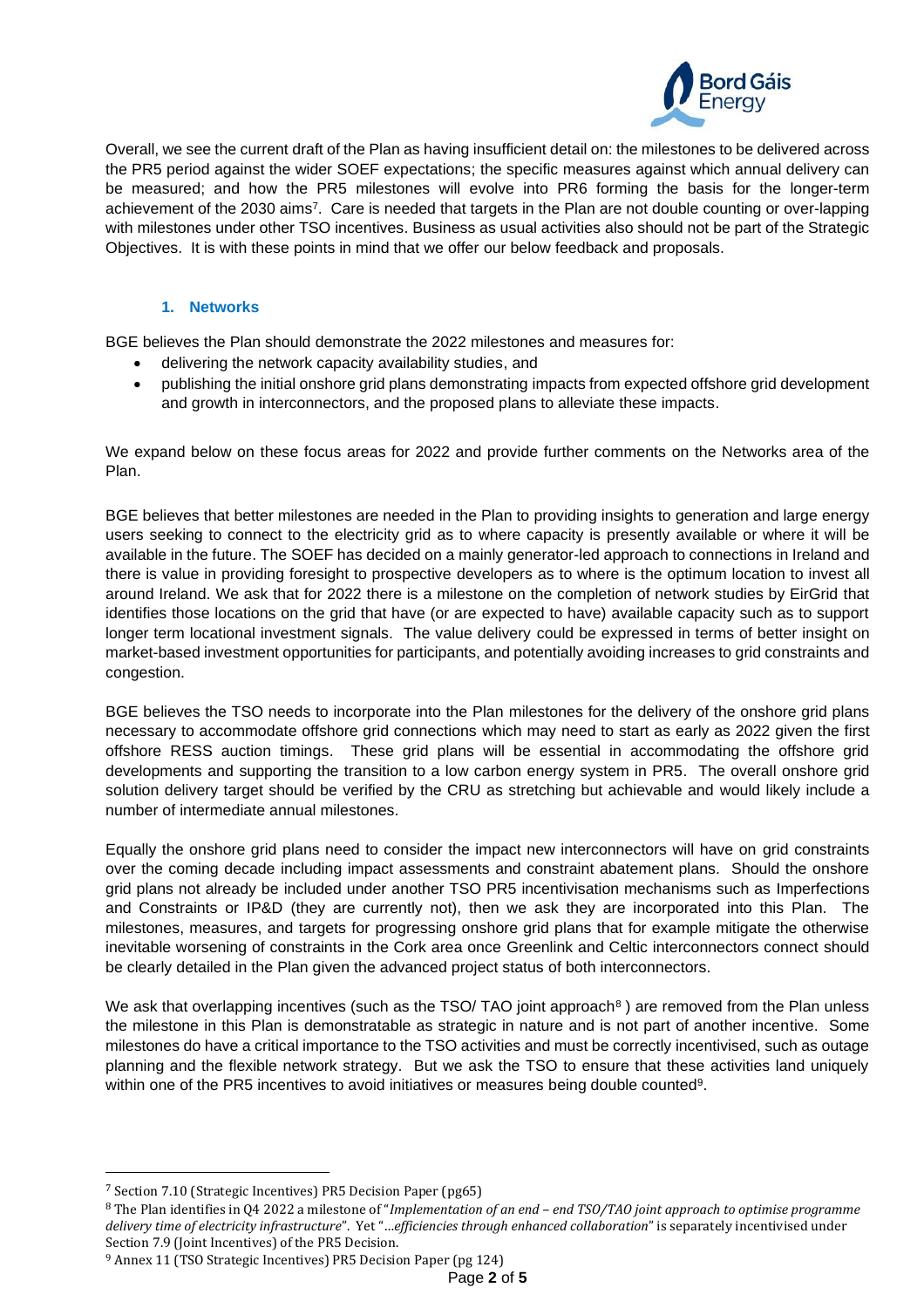

# **2. Markets:**

In our view, the Markets area of the Plan for 2022 needs to show milestones and measurables delivering:

- the scoping requirements for the System Services Future Arrangements (SSFA),
- participant involvement with the principles and concept of the Capacity Market alignment with a high-RES world and system requirements, and
- the integration of the SEM into the GB market and forwards trading on the interconnectors.

Further detail on these are provided below.

BGE wants to see the considerations of the SSFA 'future arrangements' in the Plan to be more reflective of the current status for this project. As the High-Level Design and Detailed Design will be issued by the Regulatory Authorities in 2022, we ask that the Plan identifies a milestone for scoping the system requirements in 2022 and also annual milestones (starting in 2022) to review and update the SSFA volume requirements for participants. Please see our 'Operations' section below for more suggestions around 2022 SSFA related milestones for the Plan.

We request more precision and detail on the milestones, measures, and targets to deliver the Capacity Market alignment with a high-RES world and system requirements as set out in the Markets - Pillar 1: Multi-year plan<sup>10</sup> section of the SOEF Roadmap. Considering the importance of the capacity market to the security of supply and the lead times for investment decisions and asset development, we ask for the earliest possible annual milestones to engage market participants in discussions and consultations on the principles and concepts being considered by the TSO and the Regulatory Authorities.

BGE believes that more specific details, measures, and targets are needed on the steps required to integrate the SEM into the post-Brexit GB market, and subsequently into the EU market following the direct reconnection of the Irish and European grids. We ask the TSO for example to include in the Plan the indicative milestones needed in 2022 and early 2023 to understand what steps could be taken for the development of transmission rights on a forwards timeframe for interconnectors. The current post-Brexit cessation of forwards trading arrangements on the interconnectors with the GB market is impacting the hedging options for Suppliers which ultimately negatively impacts end consumers. It seems unlikely that the current deadline for re-coupling of SEM to the GB market on a Day-Ahead (DA) basis of April 2022 under the Trading & Cooperation Agreement (T&CA) will be achieved but the earliest solution to this problem is a priority for Suppliers and will ultimately benefit the end consumer.

Similarly, we ask for more detail, measures, and targets for the interim steps before 2025 for integration of SEM into the European system later in the decade including scoping the changes related to integrating the intraday and balancing markets. We ask that consideration is given to inclusion of a 2022 milestone to ensure that the choice of SSFA design will not hinder alignment with EU balancing market requirements (with a view to ensuring that upheaval around market design will not be required again within a few years on foot of misalignment between system services products for example and EU balancing market platform products).

The objective of the Strategic Objectives incentive is for the TSO to retain a share of the value to the market if the TSO "outperforms what might reasonably be expected in specified, strategically important areas"<sup>11</sup>. We ask that business-as-usual (BAU) activities are therefore removed from the Plan such as the delivery of capacity auctions under the existing design.

## **3. Operations:**

We consider that the Plan milestones and measures for Operations in 2022 must plan for:

- an earlier provision of the product definitions and high-level design of the SSFA, and
- the provision of updated SSFA product volumes requirements from the initial volumes provided in December 2021.

<sup>10</sup> Shaping Our Energy Future Roadmap (pg 133) - Table 38: Markets - Pillar 1 multi-year plan

<sup>11</sup> Section 7.10 (Strategic Incentives) PR5 Decision Paper (pg64)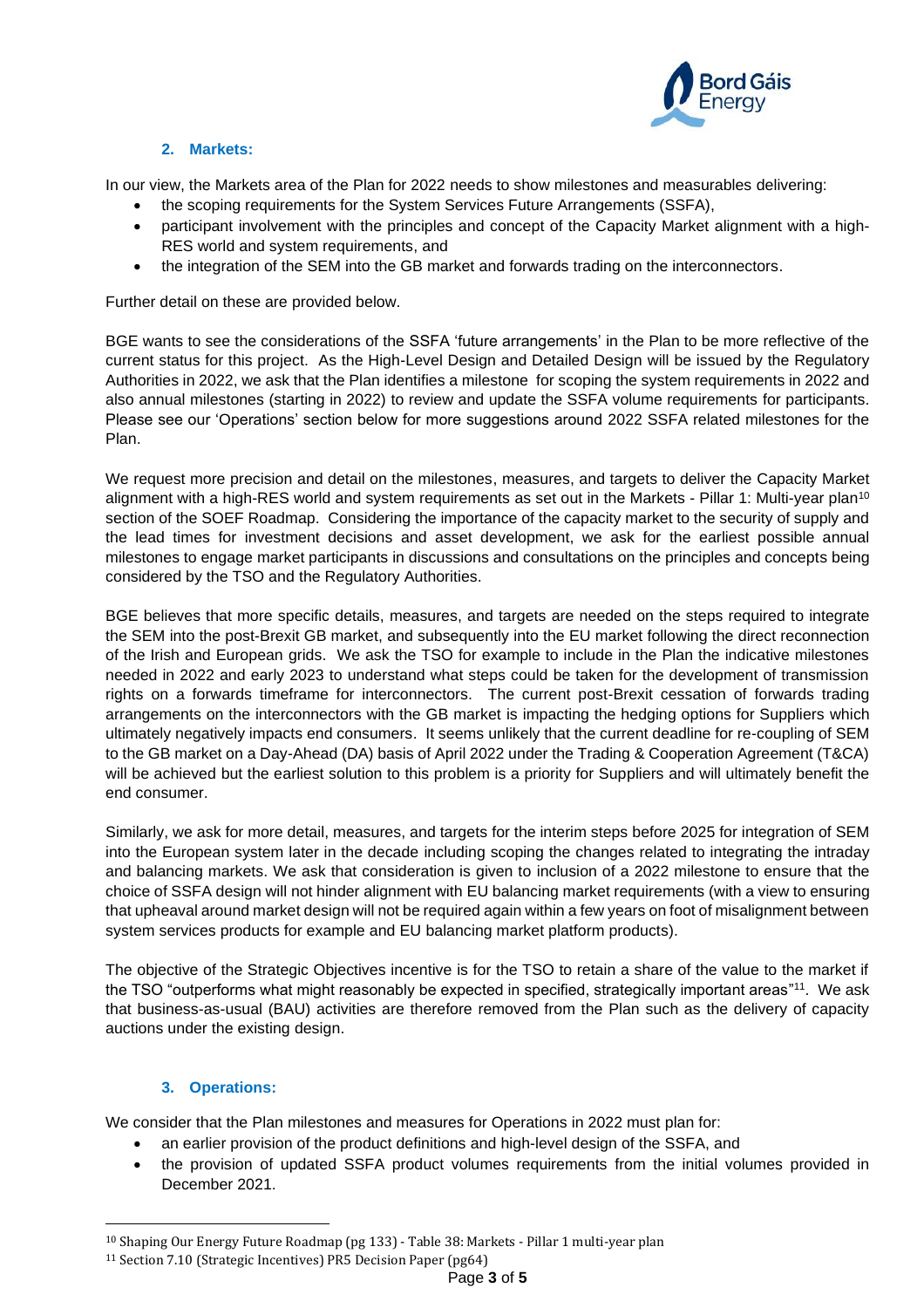

We expand below on these proposed additions/ amendments to the draft Plan.

The design and implementation of the System Services Future Arrangements (SSFA) by 1<sup>st</sup> May 2024 must be a key focus for the TSO in the next 3 years. BGE suggests the following points to improve the Operations section of the Plan with regards to the SSFA:

- BGE proposes the milestone of "High-level design of system services products for inclusion in the first Future Arrangements auction" should be delivered in collaboration with industry by Q2 2022 at the latest as we consider Q4 2022 to be far too late. Participants are keen to have this information as quickly as possible considering the current go-live date for the SSFA of 1<sup>st</sup> May 2024 and the need for investment decisions around flexibility to arise as early as possible. Our understanding from the draft milestone is that the TSO is revising the SSFA product definitions. If that is correct, we ask that the Q2 2022 timing is again used as the target.
- The Q4 2023 milestone to "Develop methodology and process for determining system services auction volumes and forecasting longer-term system services requirements" leaves this action very late against industry expectations. We believe that the milestone on the methodology and processes relating to system services auction volumes and requirements needs to be updated to reflect the initial volumes provided in December 2021 and the Plan needs to show an annual milestone to review and update the SSFA volume requirements for participants. Ideally during the course of 2022 we would see an updated version of the December 2021 document with a much more diverse and probable range of scenarios to get sound insights into the volume and technology types needed to deliver on 2030 aims. That document could then be updated annually in line with revised forecasts and assumptions around installed levels of different technology.
- We ask the TSO to ensure that a successful programme of pre go-live tests of SSFA systems and operations (including industry trials) is captured by the inclusion in the Plan of a number of pre go-live milestones for the SSFA leading up to 1<sup>st</sup> May 2024. Participant experience from the ISEM project up to go-live recognised the benefits of significant systems and operational trials leading up to go-live. We would have expected to see similar levels of trialling to be planned up to the SSFA go-live on 1<sup>st</sup> May 2024 and ask that the Plan is updated with these milestones.

Overlapping milestones in the Plan need to be removed to avoid double counting of deliverables.

- We ask that more clarity is given to the scope of the "Operational Policy Roadmap to 2030" in this Plan to demonstrate that it is not overlapping with activities captured under other incentives (namely the Operational Policy Roadmap to 2030 workstream in the TSO PR5 RES-E Multi-Year Plan incentives) to avoid being double counted. We also propose that this Roadmap is updated annually for at least the following 3 years given the considerable change expected in the industry on foot of the SSFA, RESS and ORESS auction outcomes, the connecting of the new Interconnectors, and ESBN's "National Network, Local Connections" programme.
- Milestones relating to reducing the minimum number of large synchronous units from 8 to 7 and the inertia floor from 23,000 MW to 20,000 MW appear for both 2022 and 2023. Yet this action is a target under the 'Imperfections and Constraints' incentive and should not appear in this Plan. Overlapping deliverables that already appear in other incentives such as the operational procedures for the Greenlink and Celtic Interconnectors should also be removed to avoid being double counted.

We ask that BAU activities are removed from the Plan so that the Plan captures just the true strategic deliverables for PR5 and beyond. We believe this can be achieved through better precision and clarity in the Plan. For example, under the "Ongoing multi-year deliverables" in Operations we consider the studies to ensure a secure power system with increasing levels of renewables, while very important, are a business as usual (BAU) activity.